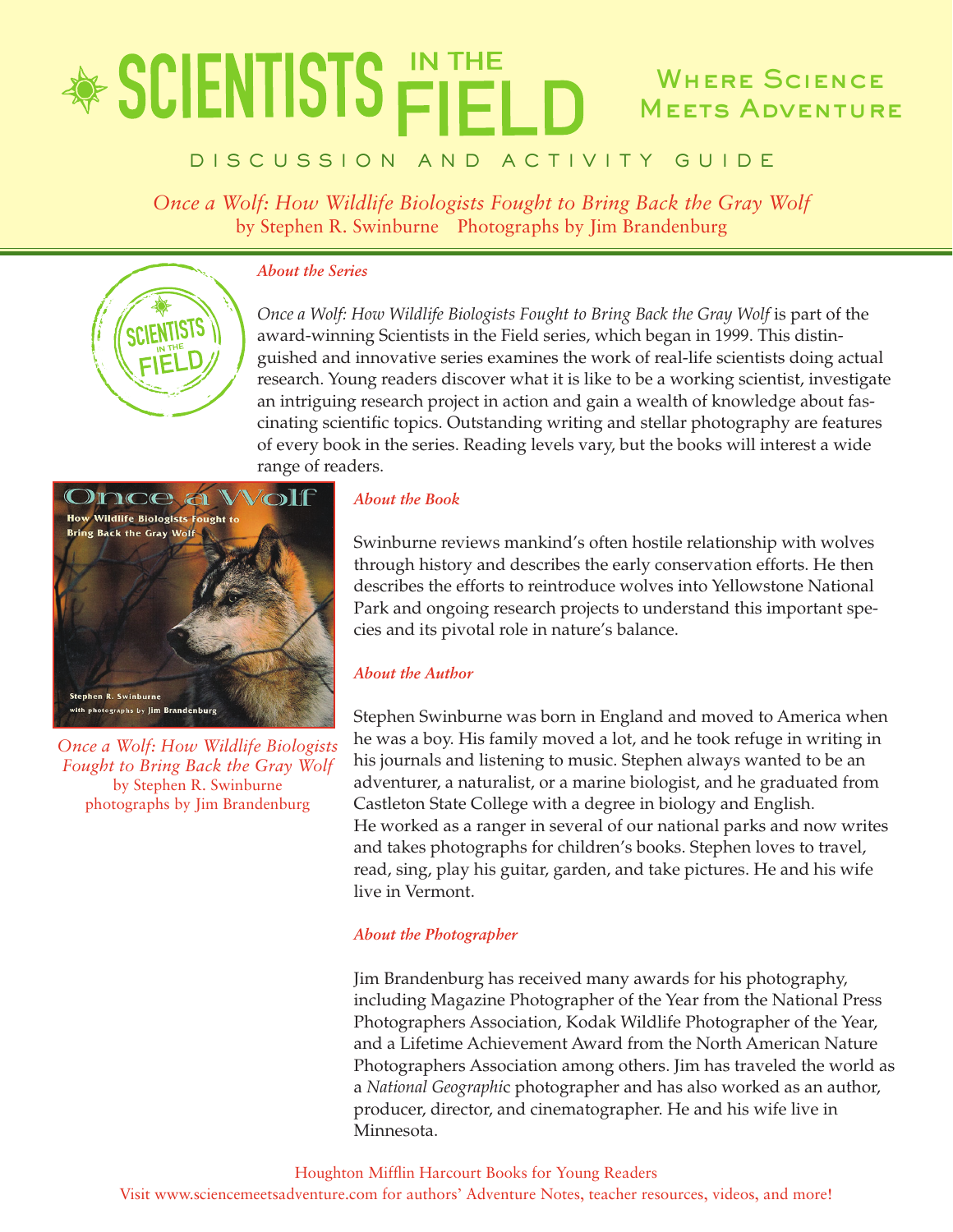# D i s c u s s i o n a n d a c t i v i t y G u i d e Once a Wolf

by Stephen R. Swinburne Photographs by Jim Brandenburg

#### *Pre-Reading Activity*

Find the scientific names for wolves and dogs. Make sure you understand what the genus and species part of a scientific name implies. What do these scientific names for wolves and dogs imply? Why is a dog "man's best friend" and a wolf an animal we pay to have exterminated?

Recently the state of Michigan passed legislation to allow hunters the chance to kill wolves in the Upper Peninsula. Wolves are just one animal whose numbers have rebounded sufficiently to remove them from the endangered species list. Take a look at the number of wolves today versus the number of wolves in 1999, when this book was published. What factors germane to wolves have changed in the last fifteen years?

Make a list of other animals that have been removed from the endangered species list. What put these animals on the endangered species list initially? What factors contributed to the increased numbers of these formerly endangered animals?

Collect as many versions as possible of children's books featuring versions of the Big Bad Wolf. Do any of these books include factual information about wolves? Are any of the versions sympathetic toward wolves?

Develop a class checklist listing the necessary conditions for allowing an animal to be hunted.

#### *Discussion Questions*

In our country's westward expansion, we cleared forests, decimated habitats for many animals, and killed many animals upon which wolves fed. When wolves began killing domestic animals, we paid money to have wolves slaughtered. Eventually wolves were in danger of becoming extinct, and we realized how important they are and began protecting them. Now the wolf population is large enough to have many folks demanding that the numbers be culled. Should we hunt wolves again? If we do hunt wolves, what lessons should we have learned from our history?

In many states the deer population is too large for the available resources. Deer-hunting season is not removing enough of the population to balance the environment. Should wolves and other predators be introduced into these areas? What happens if the area includes lots of residential areas or places that have lots of domesticated animals?

When a predator group, like wolves, is pushed to the brink of extinction, it makes sense that the population of deer would explode. Since Michigan is pushing for a wolf hunt in the Upper Peninsula, what could we expect to see in the Upper Peninsula deer population?

Many people regularly complain that they are misunderstood. What is something about you that other people just do not understand? Or, if this is not a concern, how do you go about making sure that people do understand you?

How would you react if a wolf killed your pet dog or cat? Compare your reaction and your feelings to the picture in the book on page eleven and the practice of "denning." Do humans and their pets deserve special treatment or protection from wolves?

#### *Applying and Extending Our Knowledge*

On page 5, the author states, "Hatred of wolves goes far back in history. As soon as people began raising livestock, wolves became the enemy and the symbol of savagery." Later, on page 8, we learn that the Massachusetts Bay Company paid an average month's salary for each dead wolf a person presented.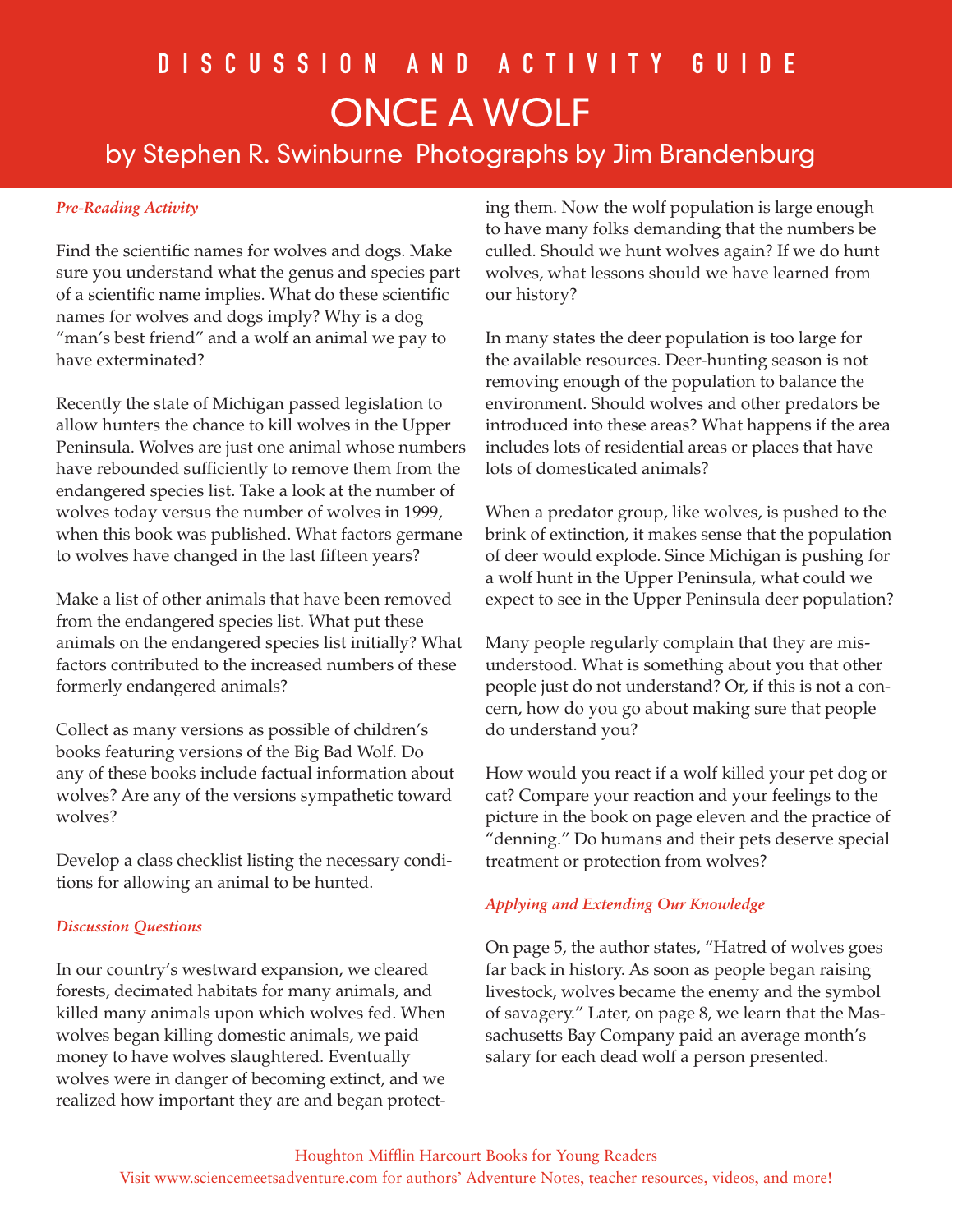## D I S C U S S I O N A N D A C T I V I T Y G U I D E Once a Wolf

### by Stephen R. Swinburne Photographs by Jim Brandenburg

Begin the exploration of this book by having each class member write down all the facts versus all the myths they know about wolves. Add songs or other popular culture or folklore wolf references. Consolidate the information and keep it for reference as students proceed through the book. Be sure to cite the page numbers that confirm the information or move the fact to the myth and folklore section when a "fact" is proven false, including the page numbers here as well).

In addition to confirming or rejecting facts students have listed, make sure to add important facts that were neglected upon creation of the list.

Read a selection from *The Three Pigs* involving the wolf. or watch a video clip from the *Wolf Man.* Create a Venn diagram showing the differences between real wolves and fiction or Hollywood, as well as the similarities. Discuss the kernel of truth the author or director uses to exaggerate the fear factor. Why are people frightened by these close relatives of dogs?

Research the diet of a wolf. Figure out how much food the average wolf eats per year in pounds. How many deer would one wolf eat each year? How many cows? How many chickens or other domesticated animals? Read Farley Mowat's *Never Cry Wolf* (and/or watch the movie). What does Mowat observe about wolf diet and wolf behavior? Does it match the portrayal of wolves you have imagined?

Design an ad campaign to accentuate the benefits of the wolf to your state (see the Historical Range versus Current Range of the Gray Wolf graphic on page 45). If possible, make a sixty-second promotional video that can be shared electronically and shown at your school.

Have one group of students do a satirical video expose (see Jon Scieszka's *True Story of the Three Little Pigs* for inspiration) outlining the slander and libel

in fiction and media directed toward the wolf. Have another group present the Ranger's rebuttal (or the point of view of another group in favor of hunting wolves).

#### *Common Core Connections*

CCSS.ELA-Literacy.RI.6.1 Cite textual evidence to support analysis of what the text says explicitly as well as inferences drawn from the text.

CCSS.ELA-Literacy.RI.6.7 Integrate information presented in different media or formats (e.g., visually, quantitatively) as well as in words to develop a coherent understanding of a topic or issue.

CCSS.ELA-Literacy.RL.6.9 Compare and contrast texts in different forms or genres (e.g., stories and poems; historical novels and fantasy stories) in terms of their approaches to similar themes and topics.

CCSS.ELA-Literacy.W.6.4 Produce clear and coherent writing in which the development, organization, and style are appropriate to task, purpose, and audience.

CCSS.ELA-Literacy.W.6.7 Conduct short research projects to answer a question, drawing on several sources and refocusing the inquiry when appropriate. CCSS.ELA-Literacy.W.6.9 Draw evidence from literary or informational texts to support analysis, reflection, and research.

CCSS.ELA-Literacy.W.6.9a Apply grade 6 Reading standards to literature (e.g., "Compare and contrast texts in different forms or genres [e.g., stories and poems; historical novels and fantasy stories] in terms of their approaches to similar themes and topics").

CCSS.ELA-Literacy.RST.6-8.1 Cite specific textual evidence to support analysis of science and technical texts.

CCSS.ELA-Literacy.RST.6-8.7 Integrate quantitative or technical information expressed in words in a text with a version of that information expressed visually (e.g., in a flowchart, diagram, model, graph, or table).

CCSS.ELA-Literacy.WHST.6-8.1a Introduce claim(s) about a topic or issue, acknowledge and distinguish the claim(s) from alternate or opposing claims, and organize the reasons and evidence logically.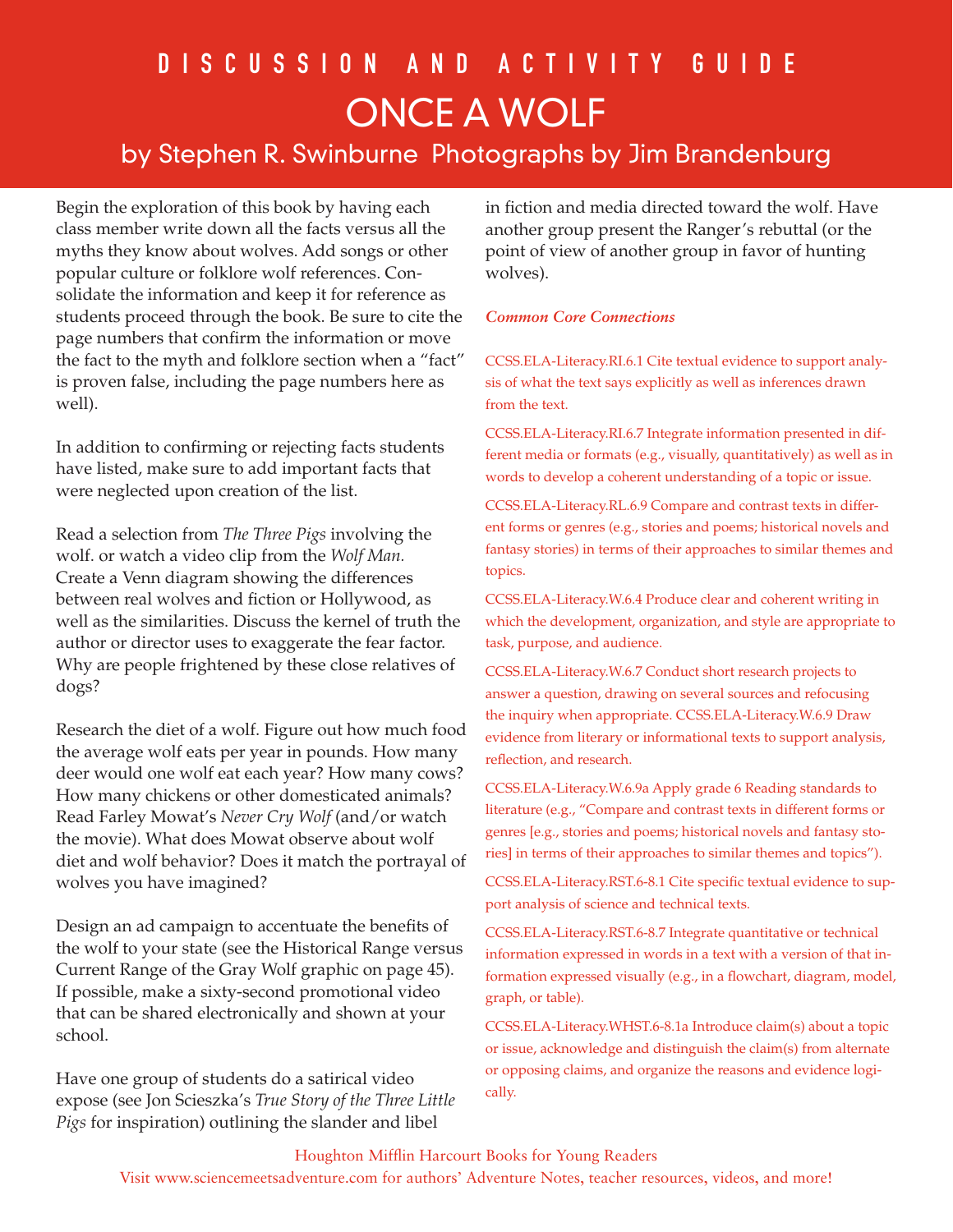## D I S C U S S I O N A N D A C T I V I T Y G U I D E Once a Wolf

### by Stephen R. Swinburne Photographs by Jim Brandenburg

We read on page 13, "In the early 1930s a great irony occurred in the history of American wildlife. About the same time that the last wolves were being exterminated, scientists began to rethink the role of predators."

Make a list of all the predators in your neighborhood (don't forget insects, reptiles, and other less obvious predators). For each predator, explore the value this predator adds to your region.

In the book, Murie concludes that wolves and sheep were in a delicate balance. Can this balance explain why some states (Michigan) are now hunting wolves after many years of trying to increase the population? Or are political organizations, like states, too willing to feed the lingering bad feelings many voters have against animals like wolves? Debate this.

Gather information from the Michigan Department of Natural Resources, the governor's office, and the organization Keep Michigan Wolves Protected. How is the information pertinant to the political process that allowed Michigan residents the ability to purchase a license to hunt wolves? Research the results of the first wolf hunt in Michigan as if you were a reporter. Make sure to include the backstory and quotes from all important and interested parties.

Update the wolf situation in Yellowstone National Park. Find recent articles about the wolves in Yellowstone and write a report summarizing the findings. Part of the rationale for bringing wolves into Yellowstone is related to the fact that the elk population was out of control. Find information about the current size of the elk population. Include this information in your summary. Write a recommendation for continuing the current wolf management program or amending it. If possible, get information from Renée Askins or a biologist working with wolves in Yellowstone.

The elk population in Yellowstone mentioned above

was listed at more than 30,000 animals. It is clear that the author believes this number is too many. The map on page 45 shows that wolves were a common feature in every state except Hawaii.

Research the process for deciding how many elk in Yellowstone or other animals in your area is the right number of animals for that area.

Looking at the Yellowstone elk herd, how many wolves would be necessary to keep the balance between wolves and elk? How much does one wolf eat? How much does one elk weigh? How often does a wolf need to eat? Wolves tend to eat either the very young or the very old. Make sure to include these questions (and others) in your analysis.

#### *Common Core Connections*

CCSS.ELA-Literacy.W.6.7 Conduct short research projects to answer a question, drawing on several sources and refocusing the inquiry when appropriate.

CCSS.ELA-Literacy.W.6.4 Produce clear and coherent writing in which the development, organization, and style are appropriate to task, purpose, and audience.

CCSS.ELA-Literacy.RST.6-8.1 Cite specific textual evidence to support analysis of science and technical texts.

CCSS.ELA-Literacy.WHST.6-8.1a Introduce claim(s) about a topic or issue, acknowledge and distinguish the claim(s) from alternate or opposing claims, and organize the reasons and evidence logically.

 CCSS.ELA-Literacy.RI.6.7 Integrate information presented in different media or formats (e.g., visually, quantitatively) as well as in words to develop a coherent understanding of a topic or issue.

CCSS.ELA-Literacy.SL.6.1 Engage effectively in a range of collaborative discussions (one-on-one, in groups, and teacher-led) with diverse partners on grade 6 topics, texts, and issues, building on others' ideas and expressing their own clearly.

CCSS.ELA-Literacy.W.6.4 Produce clear and coherent writing in which the development, organization, and style are appropriate to task, purpose, and audience.